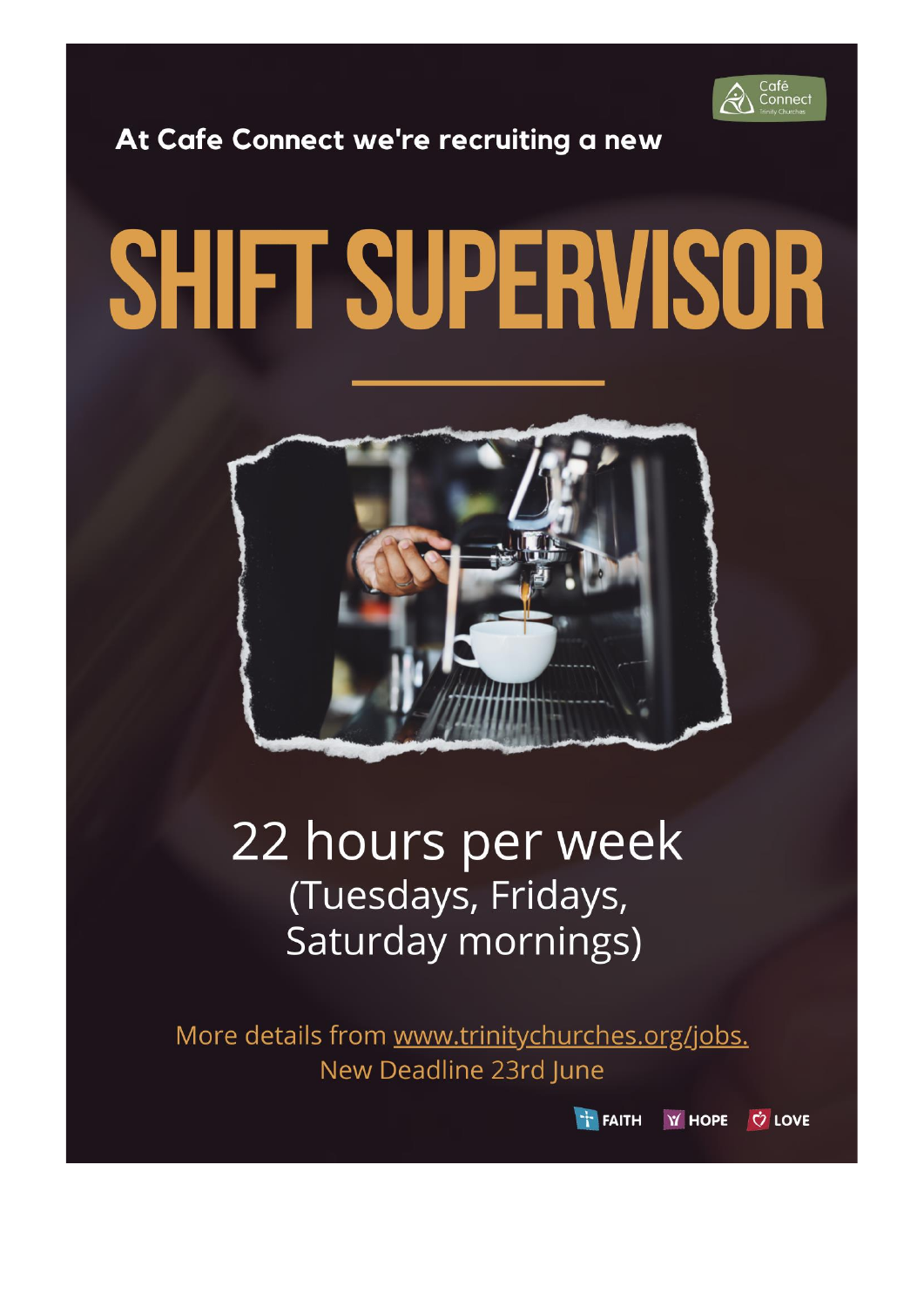

## **JOB DESCRIPTION - SHIFT SUPERVISOR**

Café Connect is a church-run coffee shop at the heart of the Radbrook community offering great food, good value and a warm welcome. We want to be a place where faith is lived, hope is offered, and God's love can be shared.

| <b>Job Title</b>       | <b>Shift Supervisor - Café Connect</b>                                                                                                                                                                                                                                |
|------------------------|-----------------------------------------------------------------------------------------------------------------------------------------------------------------------------------------------------------------------------------------------------------------------|
| <b>Job location</b>    | Café Connect, Radbrook Green Shopping Centre                                                                                                                                                                                                                          |
| <b>Hours</b>           | 22 hours per week (8.30am to 4.30pm Tuesdays, 8.30am to<br>5.30pm Fridays, 9.30am to 2.30pm Saturdays)<br>During holiday periods it may be possible – and desirable – for<br>these days to be varied by arrangement with other team<br>members.                       |
| Pay                    | £10.00 to £10.40 per hour (depending on relevant experience)<br>£220pw to £228.80pw (£19,500 FTE to £20,280FTE)                                                                                                                                                       |
| <b>Accountable to:</b> | <b>Café Connect Manager</b>                                                                                                                                                                                                                                           |
| <b>PURPOSE:</b>        | We are looking for a shift supervisor to oversee the work of the<br>café on three days each week (Tuesdays, Fridays and Saturday<br>mornings), working alongside the Café Manager (who works<br>Mondays, Wednesdays and Thursdays) and a great team of<br>volunteers. |

#### **KEY TASKS:**

To liaise with the Café Manager to ensure that:

- 1. the Café is properly and efficiently run on Tuesdays and Fridays between 9am and 4pm, and Saturdays 10am to 1pm
- 2. the Café lives out a strong Christian ethos, working within the overall vision of Trinity Churches in Radbrook Green and Meole Brace of "growing faith, proclaiming hope, living the love of Jesus"
- 3. the team of volunteers and work experience students are overseen and supported so that the café operates smoothly and professionally on those days
- 4. food and drink is well presented and served within all the relevant statutory guidance and Food Hygiene regulations
- 5. any problems arising with regard to the operation of equipment is correctly and promptly dealt with or reported to the appropriate person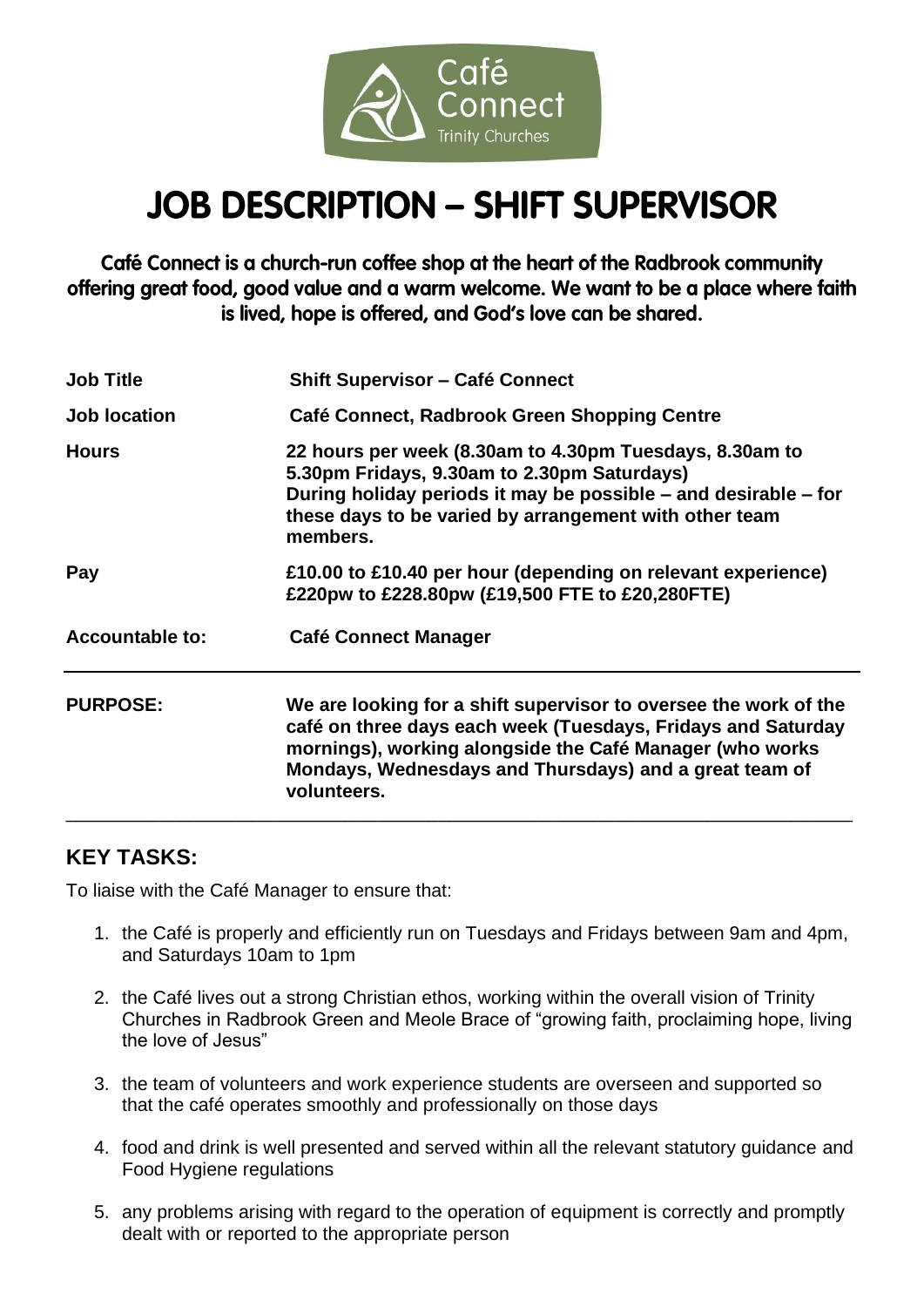- 6. essential produce restocking has been carried out and food on display at the end of the shift is dealt with as appropriate
- 7. cleaning is carried out as directed, especially after the café is closed on Fridays and **Saturdays**
- 8. arrangements have been made for cashing up at the end of the shift and the café is left in an appropriate state
- 9. Any other roles and responsibilities that may be reasonably required.

#### **RESPONSIBILITIES:**

- 1. Meet with the Café Manager regularly for day-by-day oversight of the Café and team
- 2. Meet with Management Committee on a quarterly basis to review strategy and wider vision of Café Connect

#### **REVIEW PROCEDURES**

The post holder will meet with the Café Manager on a regular basis to discuss progress and a formal appraisal will be carried out annually.

#### **TERMS OF APPOINTMENT**

- 1. This is a permanent post subject to a six month probation period.
- 2. A formal contract will be issued on commencement of employment.
- 3. This appointment is made with Café Connect CIC, whose policies and procedures are set out in accordance with the Parochial Church Council (PCC) of Meole Brace Church.

#### **PERSON SPECIFICATION**

#### **Essential**

- *1.* Love and care for both volunteers and customers
- *2.* Good communication skills and a 'listening ear'
- *3.* Ability to cope with stressful situations and competing demands
- *4.* Ability to work as part of a team, delegate successfully, organise well, and work to a high standard
- *5.* Good sense of humour
- *6.* Fully in sympathy with the Christian vision and ethos of Café Connect
- *7.* Experience of working with volunteers and in customer care.

#### **Desirable**

*1.* Food Hygiene Certificate (Full training will be given)

#### **SAFEGUARDING**

This position involves substantial contact with children, young people and vulnerable adults, and so before beginning in post we will take up an enhanced DBS check on the successful candidate. As a Café we adopt the safeguarding policies of Meole Brace Parish, a copy of this policy is available on request. As Café Shift Manager you will be expected to take part in all necessary safeguarding training.